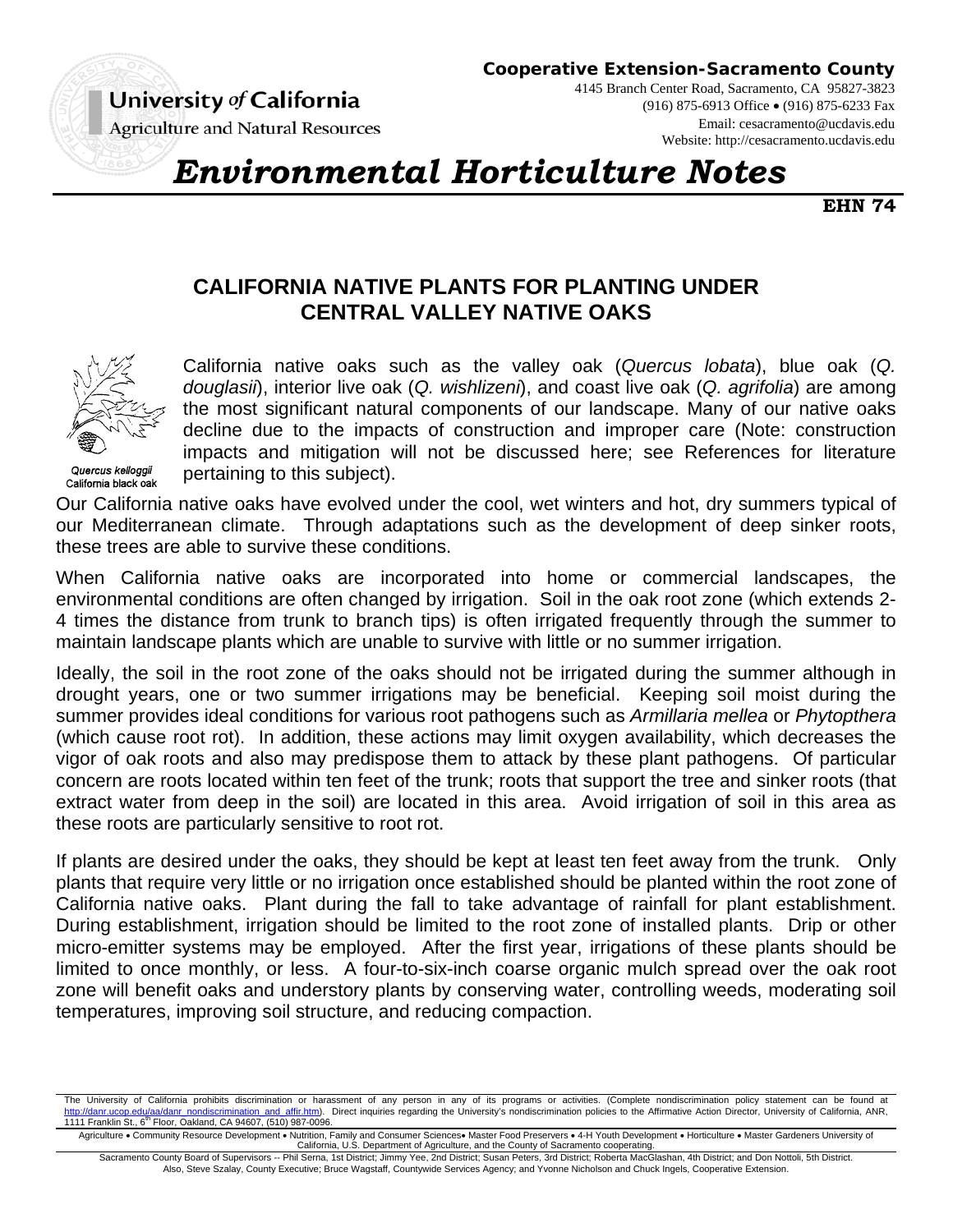### **REFERENCES**

- **Brown, L.,** et. Al., 1979. "Oaks on the Home Grounds." Div. Of Ag. Sci., Univ. of Calif Leaflet 2783.
- **Caprile, J.** "Guidelines for Landscaping Around Old Oaks." Univ. Calif. Coop. Ext., Contra Costa County Publication
- **Caprile, J.** 1988. "Plants Suitable for Use Around Old Oaks in California's Central Valley." University of California Cooperative Extension, Contra Costa County Publication.
- **Caprile, J.** "Guidelines for Development Around Old Oaks." Univ. Calif. Coop. Ext., Contra Costa County Publication
- **Coate, B.** 1983. "Planting Under Old Oaks." Fremontia 11(3): 26-28.
- **Hagen, B.** 1990. "Keeping Native California Oaks Healthy." Calif. Dept. For. And Fire Protect., Tree Notes.
- **Hagen, B.** "Tree Roots Major considerations for the Developer." Calif. Dept. For. And Fire Protect., Tree Notes, Number 2.
- **Hagen, B.,** et. Al., 1991. "Compatible plants Under and Around Oaks." California Oak Foundation.
- **Heritage Oaks Committee,** 1976. Native Oaks, Our Valley Heritage." Sacramento County Office of Education, Sacramento.
- **Johnson, S.** "Living Among the Oaks." Univ. Calif. Coop. Ext., Berkeley Publication. (415)642-2360.
- **Johnson, S.** (ed.), 1991. "Care of California's Native Oaks." California Oak Foundation Publication.
- **Koehler, C.,** 1983. "Protecting Trees When Building on Forested Land." Div. Of Ag. Sci., Univ. of Calif. Leaflet 21334
- **Newton, G.,** et. Al., 1990. "Nursery Sources for California Native Plants." Calif. Dept/Conservation Div. Of Mines and Geology, Open File Report 90-04.
- **Sandborn, Sherburn,** 1989. "Protecting Trees From Construction Impacts." Calif. Dept. Forest. Fire Prot., Tree Notes, Number 1.



 $\overline{a}$ 

How to Use This List:

Sketch the area within the oak root zone to be planted. Indicate areas which are shaded all day, shaded during the afternoon and those which receive full sun. choose plants (Small trees, shrubs, etc.) from the list appropriate to the environmental conditions of the area to be planted. For more information on individual species of plants call your local University of California Cooperative Extension office, see a nurseryperson, or read about them (see references)

Quercus wislizenii interior live oak

# **FULL SUN** (south and west exposure)

#### **Low Shrubs**

*Achillea millefolium,* Yarrow – Mow after bloom to remove flower stalks.

*Baccharis pilularis,* Dwarf coyote bush – 'Pigeon Point' or 'Twin Peaks' #2 are the best cultivars for the valley.

*Eriogonum fasciculatum,* California buckwheat – St. Catherine's lace

*Nolina sp.,* Nolina - A grass-like accent plant with long narrow leaves.

*Salvia 'Dara's Choice,'* Hybrid sage – Evergreen perennial with purple-blue flowers.

*Salvia sonomemsis,* creeping sage – Short-lived, water monthly, needs good drainage.

*Stipa pulchra,* purple needle grass – Native to our local grassland. Summer dormant.

*Zaschneria cana,* island California fuchsia – Fine, silver-gray foliage.

*Zauschneria californica,* California fuchsia – Many cultivars available, red, pink, and white. *Yucca whipplei,* yucca – Succulent leaved accent plant.

#### **Shrubs**

*Adenostoma fasciculatum,* chamise – A low-growing form is available.

*Arctostaphylos manzanita,* manzanita

*Artemisia tridentate,* Basin sagebrush – Needs branches removed with age.

*Ceanothus,* 'Concha' and 'Dark Star' – Dense, dark flowered varieties.

*Ceanothus cuneatus,* buckbrush – White flowers.

*Ceanothus megacarpus,* bigpod buckbrush – Tree type ceanothus which is one of the earliest to bloom.

*Dendromecon rigida ssp. harfordii,* bush poppy – Showy, yellow flowers.

*Encelia californica,* encelia – Showy, yellow, daisy-type flowers.

*Ephedra species,* Mormon tea

*Eriogonum arborescens,* Santa Cruz Is. Buckwheat.

*Fallugia paradoxa,* Apache plume – Ornamental fruits.

*Fremontodendron species and cultivars,* fremontia – Large shrubs with golden, saucer-shaped flowers.

*Heteromeles arbutifolia,* toyon – Showy red berries around Christmas time.

*Isomeris arborea,* bladderpod – Yellow flowers year-round. Some object to the odor of the leaves.

*Lupinus albifrons,* silver bush lupine – Short-lived but self seeds.



Quercus douglasii blue oak